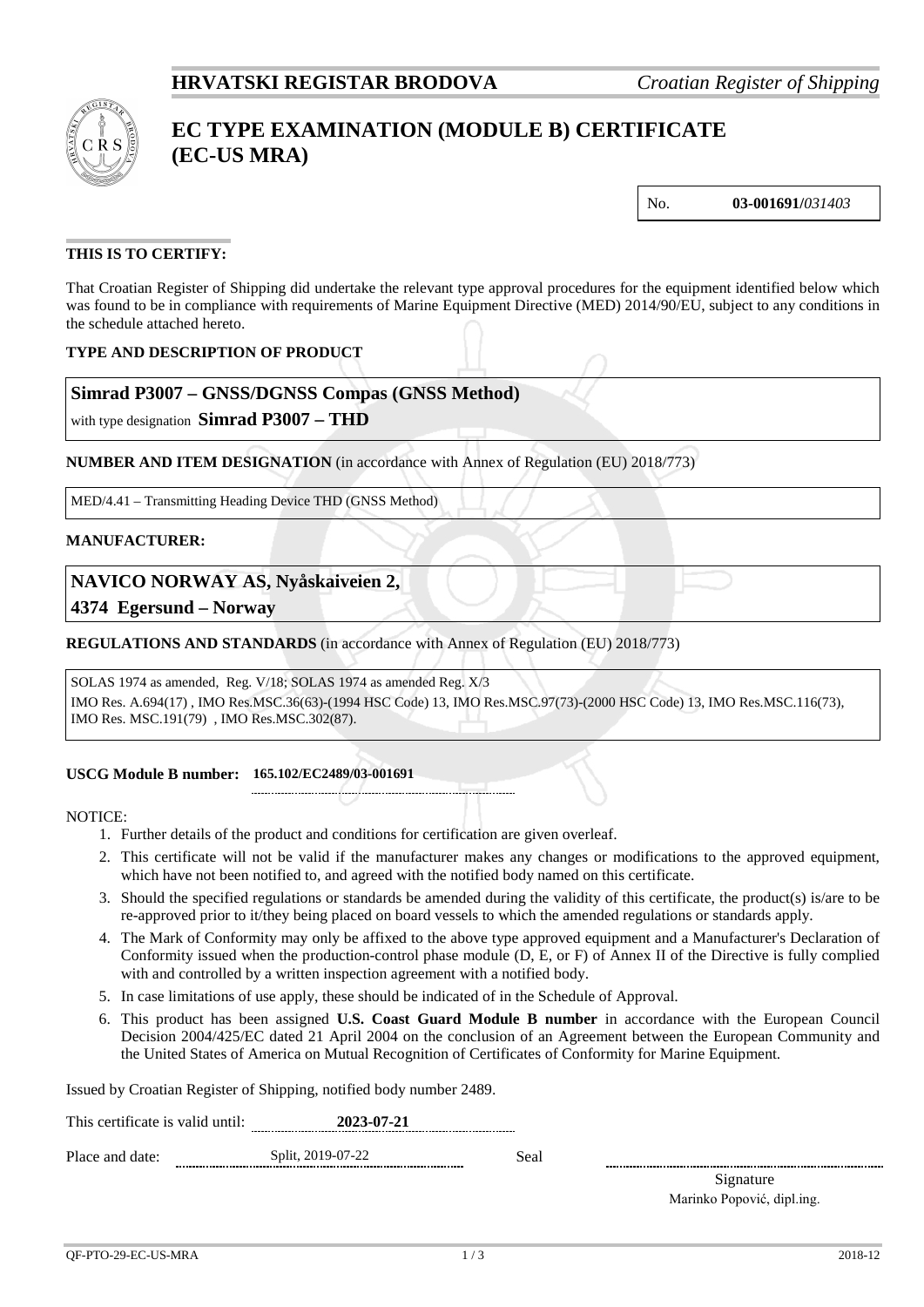# **THE SCHEDULE OF APPROVAL**

## **1. PRODUCT DESCRIPTION**

*Simrad P3007 THD system consists of the following components:*

|    | Item name           | Description    | Part number   | SW ver.           | Location  |
|----|---------------------|----------------|---------------|-------------------|-----------|
| 1. | Display $unit - 7"$ | <i>P3007</i>   | 000-14128-001 | 1.0.x             | Protected |
|    | Smart antenna       | HS80A          | 000-11643-001 | ATTITLBD 1.5      | Exposed   |
|    | Smart antenna       | <i>MX575D</i>  | 000-11644-001 | 160-0408-K $v293$ | Exposed   |
|    | <b>Junction Box</b> | <i>MX610JB</i> | 000-11139-001 | 1.1.02.00         | Protected |
|    | <b>Junction Box</b> | <i>MX612JB</i> | 000-10916-001 | 1.1.02.00         | Protected |

## **2. APPLICATION/LIMITATION OF USE**

*System is to be installed in a protected environment. P3007- THD is tested for compliance with BAM requirements – IMO Res.MSC.302(87).*

#### **3. DESIGN DRAWINGS AND SPECIFICATIONS**

*P2005/P3007, Operator Manual, item number – 988-12428-001, HS80A/MX575D - GPS Compass, User Manual, item number – 988-10221-005, MX610 Junction Box - Installation Guide, item number – 988-12457-001, MX612 Junction Box - Installation Guide, item number – 988-12458-001.*

#### **4. TYPE TEST RECORDS/LABORATORY RECOGNITION STATUS**

*Environmental testing – IEC 60945(2002) including Corrigendum 1(2008); Serial interface testing – IEC 61162-1(2016) & IEC 61162-2 (1998); NMEA 2000 standard – IEC61162-3(2008); Serial interface testing – IEC 61162-450 (2011), Lightweight Ethernet; Presentation of navigation information – IEC 62288 Ed.2 (2014-07); THD Performance standard – ISO 22090-3 Ed.2 (2014); CRS letter of approval – 2065/TSE/VB/031380 dated 2019-07-22.*

## **5. MATERIALS OR COMPONENTS REQUIRED TO BE TYPE APPROVED OR TYPE TESTED**

*This approval remains valid for subsequent minor software amendments, as allowed by the SW 1.0.x format (x=a numeral), where written details of any such modification have been submitted to and accepted by the approvals authority.*

## **6. OTHER MATERIALS AND/OR COMPONENT**

*There are several optional units – junction boxes for a more complex display interconnections, as stated in product description table.*

## **7. PRODUCTION SURVEY REQUIREMENTS**

*The I3007 display indicator shall be supplied by 24VDC in accordance with Installation Manual.*

#### **8. ONBOARD INSTALLATION AND MAINTENANCE REQUIREMENTS**

*The installation on board shall be verified and tested according to Installation & Operation Manual.*

#### **9. MARKING AND IDENTIFICATION**



Subject to compliance with the conditions in this Schedule of Approval which forms part of certificate, and those of Articles 9, 10 and 15 of the Directive, the Manufacturer is allowed to affix the "Mark of Conformity" to the Product described herein.

xxxx/yy *xxxx - the number of the Notified Body undertaking surveillance module(2489 in case of CRS)*

*yy - the last two digits of year mark affixed*

This product has been assigned US Coast Guard Module B number **165.102/EC2489/03-001691,** In those instances where the Notified Body conducting the conformity assessment in accordance with either Module D, E or F of the Marine Equipment Directive is not CRS, such Notified Body would use the above U.S. Coast Guard Module B number to provide the manufacturer with the U.S. Coast Guard approval number by noting it on the Certificate of Conformity, thereby authorizing the manufacturer to mark the product accordingly.